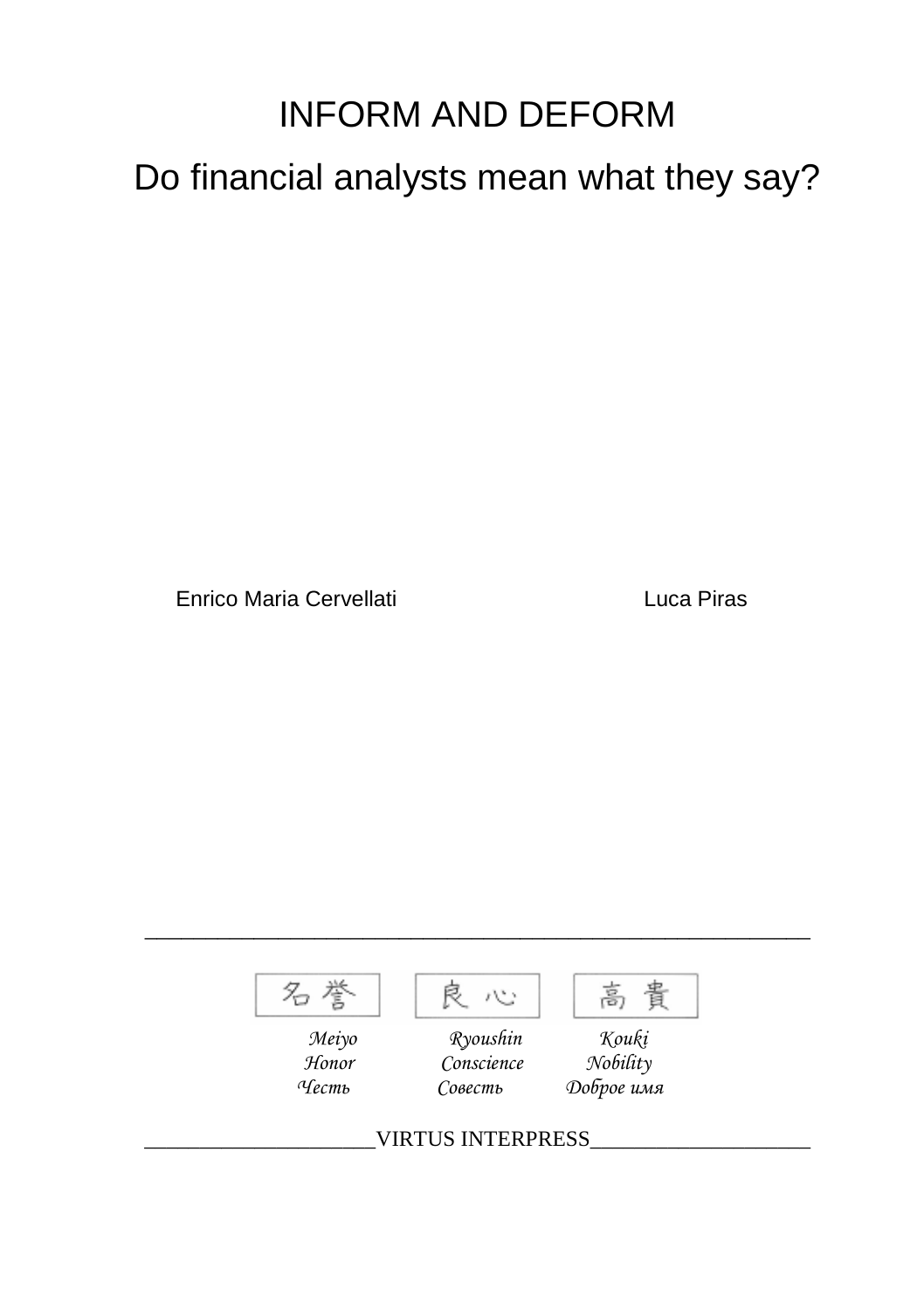

Virtus Interpress Kirova Str. 146/1, 20 Sumy, 40021 Ukraine [www.virtusinterpress.org](http://www.virtusinterpress.org/)

Published in Ukraine by Virtus Interpress © Virtus Interpress, 2012

All rights reserved. No part of this publication may be reproduced, stored in a retrieval system, or transmitted, in any form or by any means, without the prior permission in writing of Virtus Interpress, or as expressly permitted by law, or under terms agreed with the appropriate reprographics rights organization. New orders of the textbook and enquires concerning reproduction outside the scope of the above should be sent to:

| Virtus Interpress |
|-------------------|
| Postal Box 36     |
| 40014             |
| Sumy              |
| Ukraine           |

You must not circulate this book in any other binding or cover and you must impose this same condition on any acquirer.

The book has been double blind reviewed in 2012

ISBN 978-966-9686-73-2

ББК 84(4 Укр-4 Сум)

Printed by:

Видавець ВД <<Фолігрант>> Свідоцтво про внесення суб'єкта видавничої справи до державного реєстру

видавців, виготівників і розповсюджувачів видавничої продукції Серія ДК No. 248.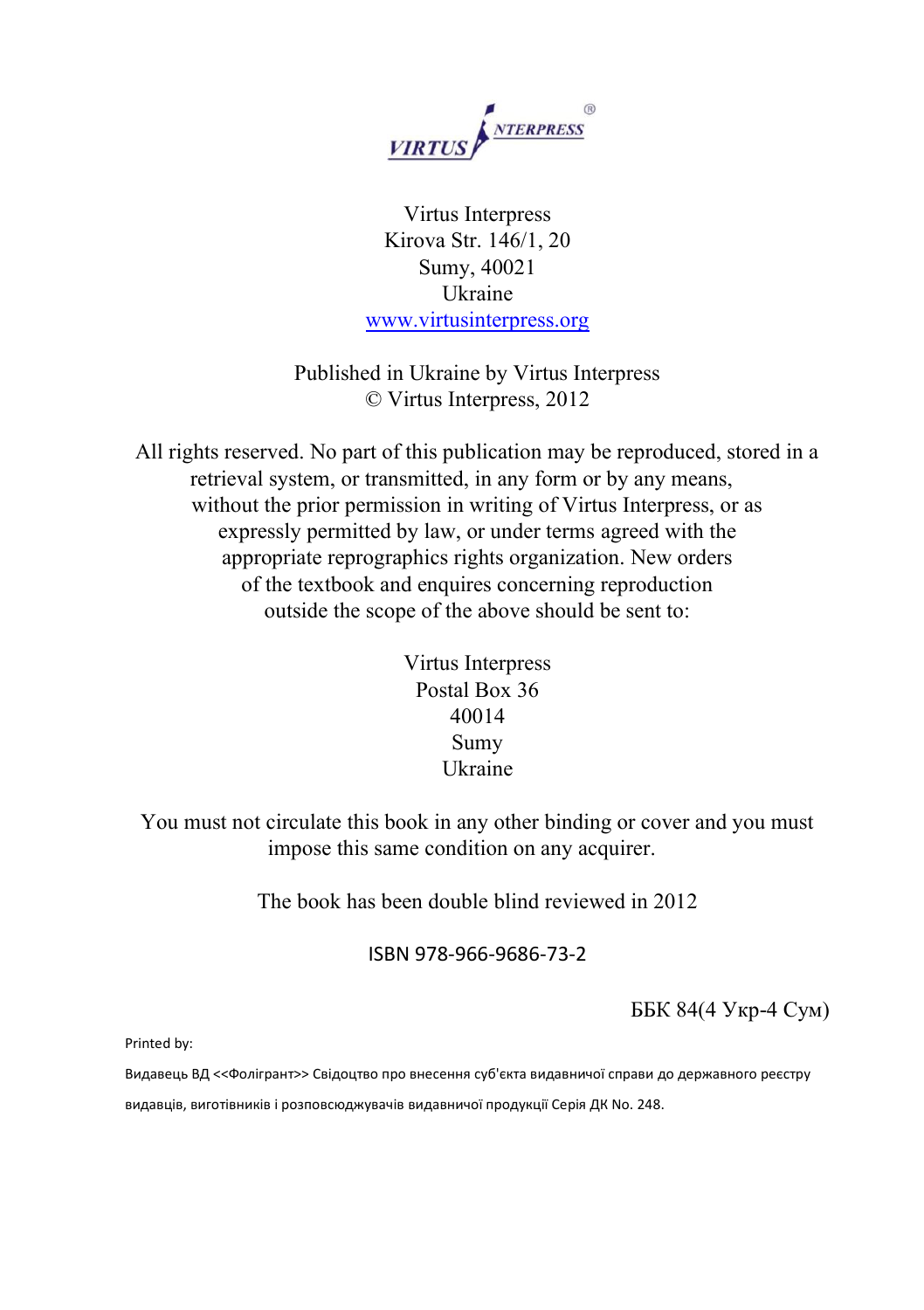*This book and all the effort it required are dedicated to Arianna and Donatella: the most tolerant, supporting and lovely wives*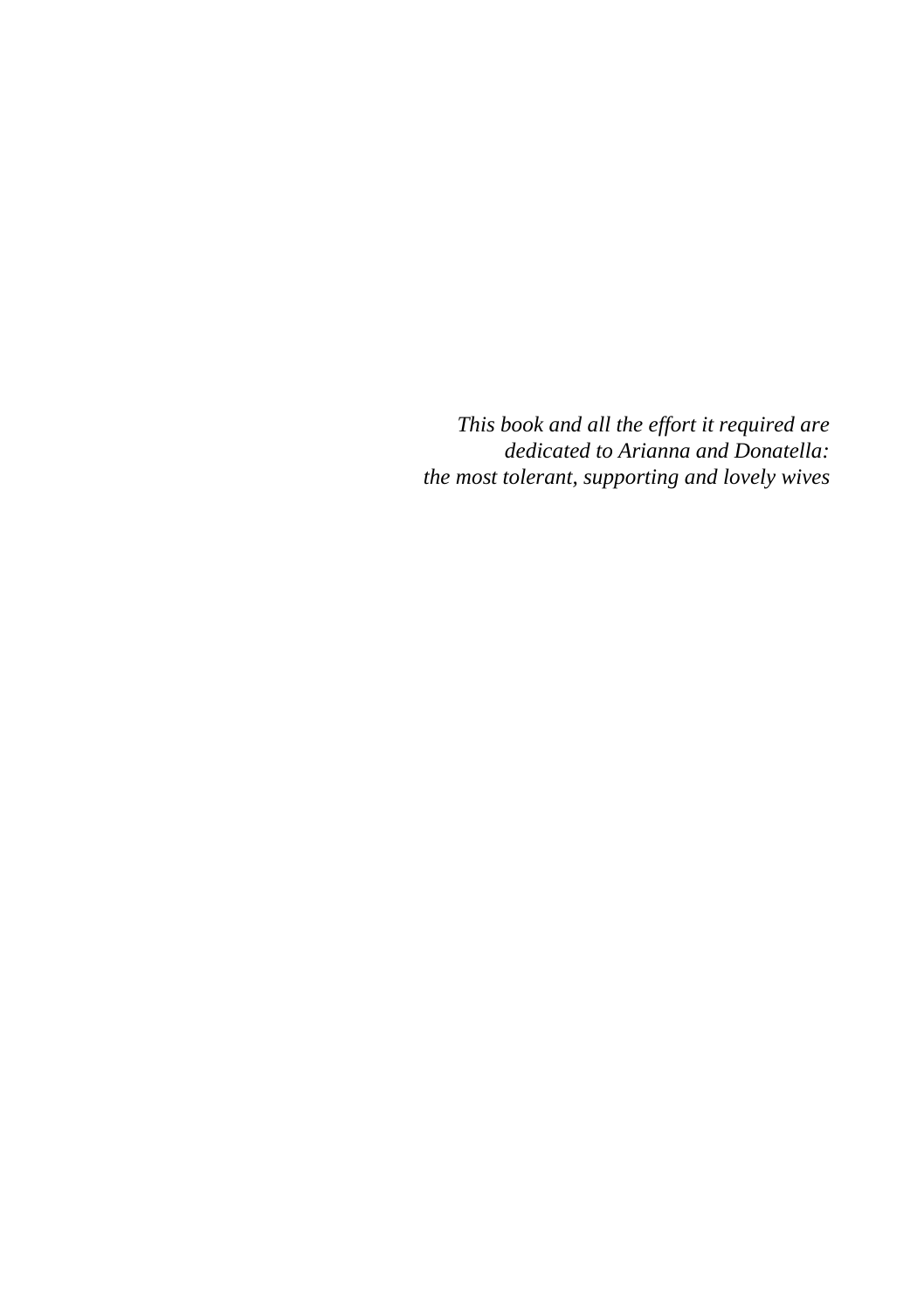*"Deinde quod nos eadem Asia atque idem iste Mithridates initio belli Asiaci docuit, id quidem certe calamitate doc memoria renere debemus. Nam tum, cum in Asia res magnas permul, amiserant, scimus Romae, soluone impedita, fidem concidisse. Non enim possunt una in civitate mul rem ac fortunas amiere, ut non plures secum in eandem trahant calamitatem. A quo periculo prohibete rem publicam, et mihi credite id quod ipsi vides: haec fides atque haec rao pecuniarum, quae Romae, quae in foro versatur, implicata est cum illis pecuniis Asiacis et cohaeret. Ruere illa non possunt, ut haec non eodem labefacta motu concidant".*

*"We have to keep in mind, as our fait thought us, of the lesson learned from Asia and from Mitridate at the beginning of the Asian war. We, in fact, know that whenever a great number of citizens in Asia lost their property, the suspension of all the payments determined a credit crunch in Rome. In a city where many lose their property, it is impossible to avoid the same prospect for many other [...]. Credit and financial issues discussed here in Rome are strongly related to the wealth in Asia. Shall the latter be lost, the former would follow the same destiny".*

*…*

*Marcus Tulli Ciceronis, Orationes (79-77 B.C.)*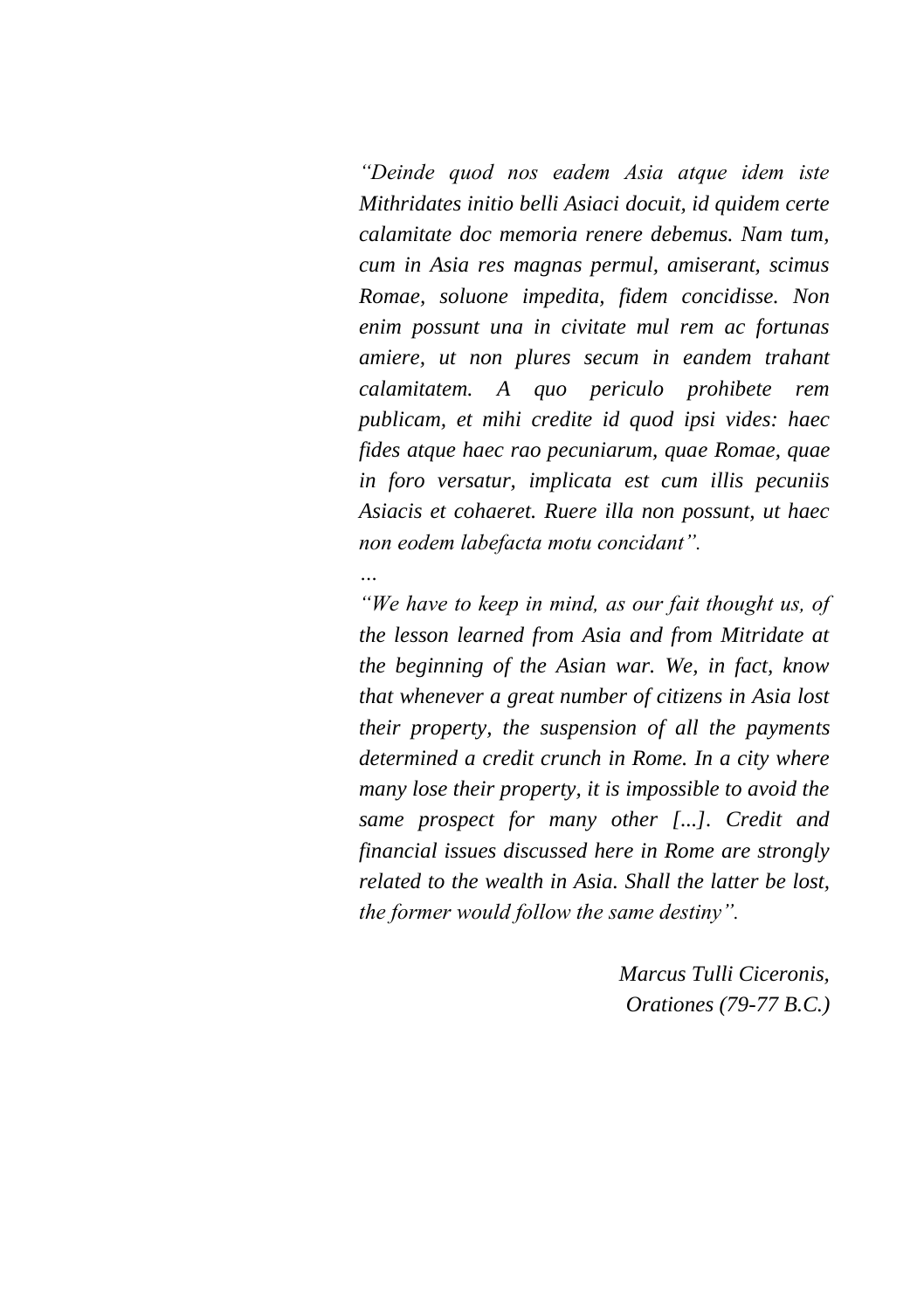## PREFACE

This book deals with information.

Information is important, since it is the basic ingredient of human reasoning, knowledge and, therefore, action. Particularly it is important in social behavior. Investing in the financial market is definitely a social behavior, requiring skills and expertise, which combined, generate the "*art of market*" as William Sharpe said.

Individual investors, though competent and skilled, have to make complex decisions under uncertainty and act following their own subjective judgment. Thus, whenever investors do make mistakes, the size of the consequences are largely related to the extent of the confidence they have on their opinions and actions.

Such actions and behaviors are influenced by environmental signals and by many other individuals' behaviors, collectively contributing to risk perception and investment decisions, often labeled *investors' sentiment*.

All such signals are perceived and interpreted by market actors in the frame of structured information, coming from institutions established to produce and spread price sensitive information.

This kind of information tend to be rather homogeneous since is collected and processed by means of similar techniques and theoretical models, often using very similar datasets and time series.

Complexity limits investors' possibility to run their own fundamental analysis, thus they tend to trust - rather passively - information coming from professional financial analysts, either independent or affiliated to big financial institutions. Clearly, such a relation between market actors and information providers represent the key factor for market efficiency to take place: the stronger is the trust relation, the faster adjustments in securities' prices will be.

Therefore, dealing with information, straightforwardly means dealing with market theory and market efficiency.

Information represents the fuel for all human actions to the extent that it shapes the social environment.

The shaping function is in the term's etymology itself ( $\mu$ o $\rho$  $\phi$ n = *Shape*: *in-form-action is the action of shaping reality*). It denotes the active role involved in constructing and assessing directions of interactions between individuals in the social environment. In this sense, information are not a mere collection of data, coded in a way that make them intelligible by the social group they are meant to reach and influence, it is primarily what it takes to overcome uncertainty in a decision making process, by providing proper stimuli for appropriate actions.

Therefore, information is not in the data, nor in the context. Neither one is, as a matter of fact, enough to enhance action.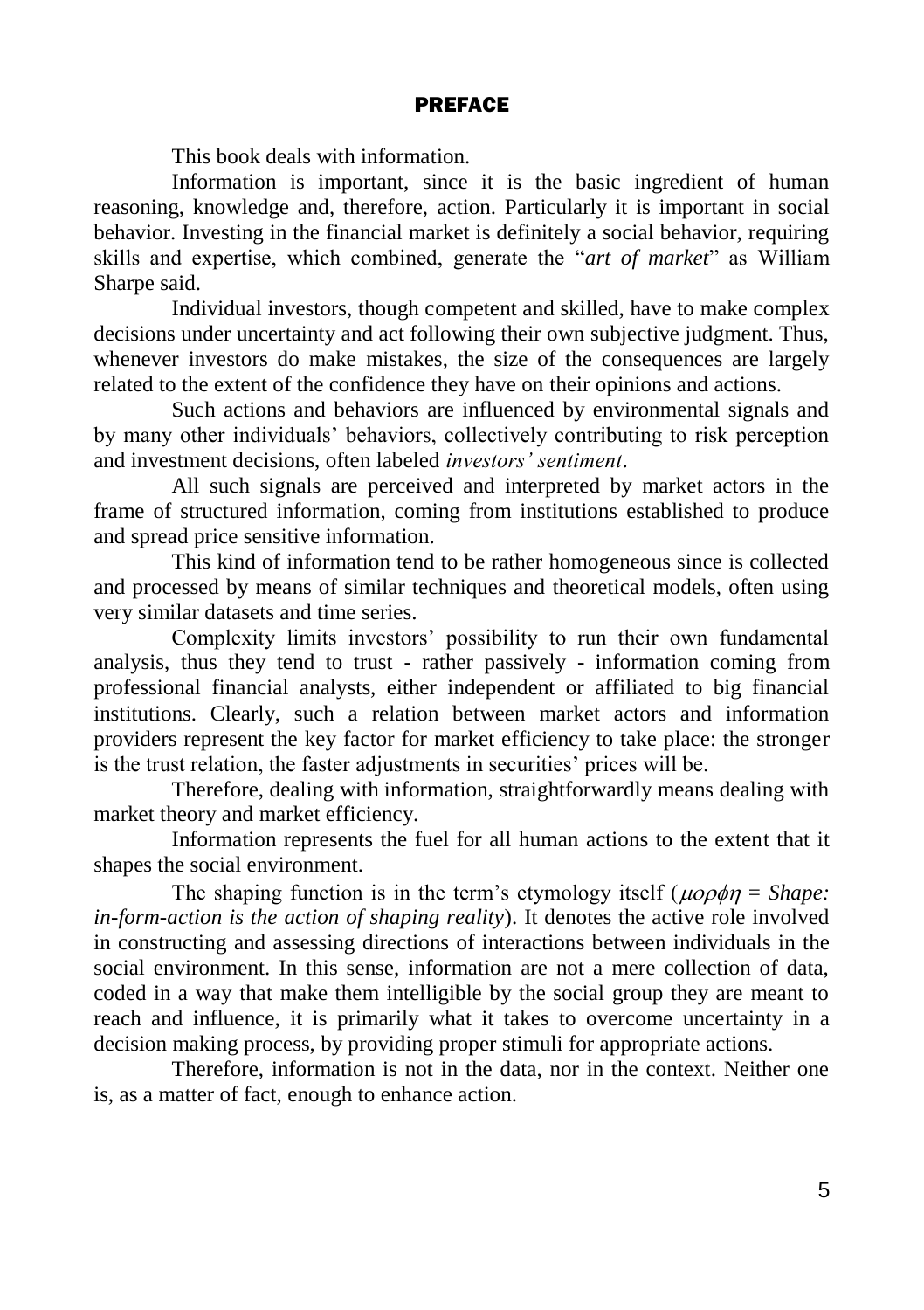Information is instead a complex combination of many parts in which data, frame, language, credibility, metaphors, culture, traditions, and so on, contributes to determine individual and social decision making.

Thus understanding market theory imply a profound and critical approach to information, to how it is conveyed to investors, to behavioral drivers that influence professional information providers and related biases and, finally, to the way individual investors acquire and use it.

The introduction in the discussion of the idea of complexity raises the need to determine the conditions for the system to seek and, eventually, to find its equilibrium. This is the final goal of economic models and theories, while in the real life, disequilibrium and chaos seem to be the rule. If this is the case a useful interpretation tool is represented by entropy. Entropy is a thermodynamic quantity representing the unavailability of a system's thermal energy for conversion into mechanical work, often interpreted as the degree of disorder or randomness in the system.

Systems, and social ones do not make exceptions, require a minimal amount of disorder to exist, but cannot pass the level over which a definitive equilibrium is reached and the system dissolve itself.  $\frac{1}{1}$ 

No system can exist without disorder, and disorder fuels action inside it. In financial markets, the entropy level generated by information, its distortions and biases in perceptions, creates the positive conditions for value to be searched and enhanced.

At the same time, the existence of entropy makes systems tend to gradually increase their inside disorder level.

In financial markets, ethics, regulations, investors skills, their learning ability and theoretical precepts are opposing forces aimed at avoiding system disaggregation. Still crises occur, still meltdowns are possible. $2^2$ 

In a way, framing effects, overconfidence and all the other biases and heuristics have this function: they limit the entropy tendency to increase over the tolerable limit.

Though they may be interpreted as mistakes, they work as a barrier to keep the system safe.<sup>3</sup>

 $\overline{a}$ 

<sup>1</sup> Cfr. SCHRODINGER E., *What is Life?* Cambridge University Press, Cambridge, 1944; WIENER N., *Cybernetics: or control and communication in the animal and the machine,* Wiley, New York, 1948; PRIGOGINE I., *From being to becoming: time and complexity in the physical sciences*, W. H. Freeman, San Francisco, 1980 2

Cfr. PINKER S., *How the mind works*, W. W. Norton. New York 1997.

<sup>3</sup> Cfr. CHEN J., "An entropy theory of value", *working paper*, 2002; CHEN J., "An Entropy Theory of Psychology and its Implication to Behavioral Finance ", in *Financiële Studievereniging Rotterdam Forum*, 6, 26- 31 2003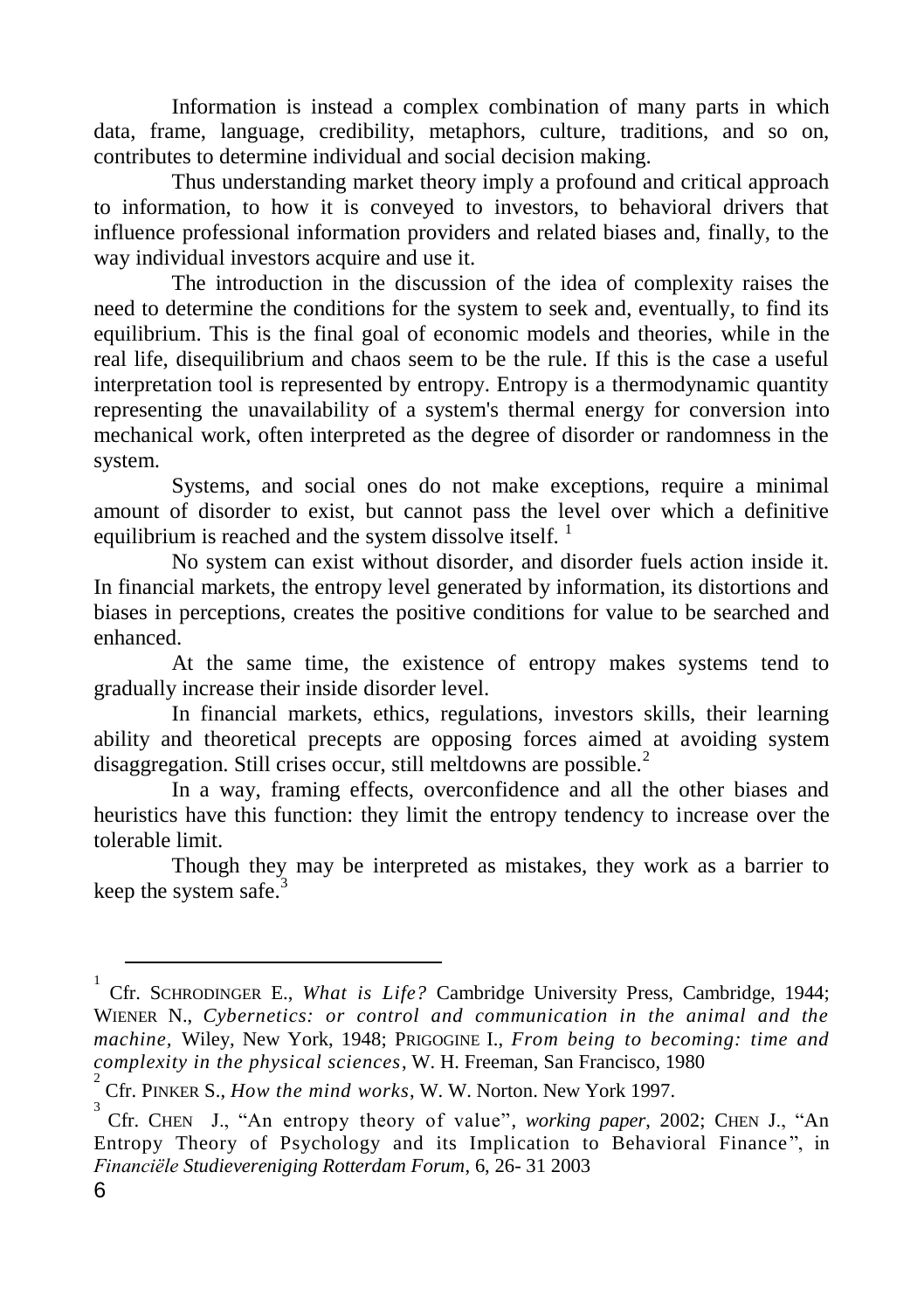Financial markets, being formed by individuals, share most of their characteristics, particularly in their way to deal with information. The latter gain value, contradicting general economic theory that postulates complete and free access to it.<sup>4</sup>

Information, therefore, have the following properties:

a. the most valuable usually is accessible at a higher price;

b. coherently with the theory of entropy applied to information, the latter is equal to the information received minus the misunderstood one, such a difference leaves room to information asymmetries among participants;

c. information value is negatively correlated to the number of actors possessing it.

As Maxwell pointed out in 1871, if information had no cost, entropy within the system would be reduced, but being this the case, the second law of thermodynamics would be contradicted, which is obviously impossible, therefore information has a cost, which must be lower than its value to keep equilibrium and, eventually, increase system's value.<sup>5</sup> Eighty years later, Shannon posits that information with higher value is usually more expensive too.<sup>6</sup> At the same time even assuming a full availability to all, not everyone would perceive the same information in the same way. Individuals have different sensibilities, different competences. They are exposed to different noise levels, their attitude toward risk can be very different, etcetera. Under such conditions, diversity of opinions emerges naturally. An entropy level inconsistent with a stable equilibrium characterizes individuals; they evolve gradually but steadily, passing from one partial equilibrium to the following one; so do their activities.<sup>7</sup> In this sense financial markets will incorporate all the entropy introduced by actors. Thus, many behavioral biases can, in our opinion, be interpreted within the market.

In this book, we present the results of years of research in the field of behavioral finance revising their previous contributions and merging their experiences under the light of latest turbulences in global financial markets.

Chapter one deals with some general issues on information and its role in market theory, both from a classical finance perspective and a behavioral finance

 $\overline{a}$ 

<sup>4</sup> GROSSMAN S. and STIGLITZ J., "On the impossibility of informationally efficient markets", in *American Economic Review*, vol. 70, pp. 393-408, 1980.

<sup>5</sup> Cfr. MAXWELL J., *Theory of heat*, Green & Co., Longmans, London, 1871

<sup>6</sup> Cfr. SHANNON C., "A mathematical theory of communication"*,* in *The Bell System Technical Journal,* vol. 27, pp. 379-423, 623-656, 1948; GEORGESCU-ROEGEN N., *The entropy law and the economic process*, Harvard University Press, Cambridge, Mass. 1971; BENNETT C. H., "Notes on the History of Reversible Computation", in *IBM Journal of Research and Development*, vol. 32, pp. 16-23, 1988.

<sup>7</sup> PRIGOGINE I., *From being to becoming: time and complexity in the physical sciences*, op. cit., 1980.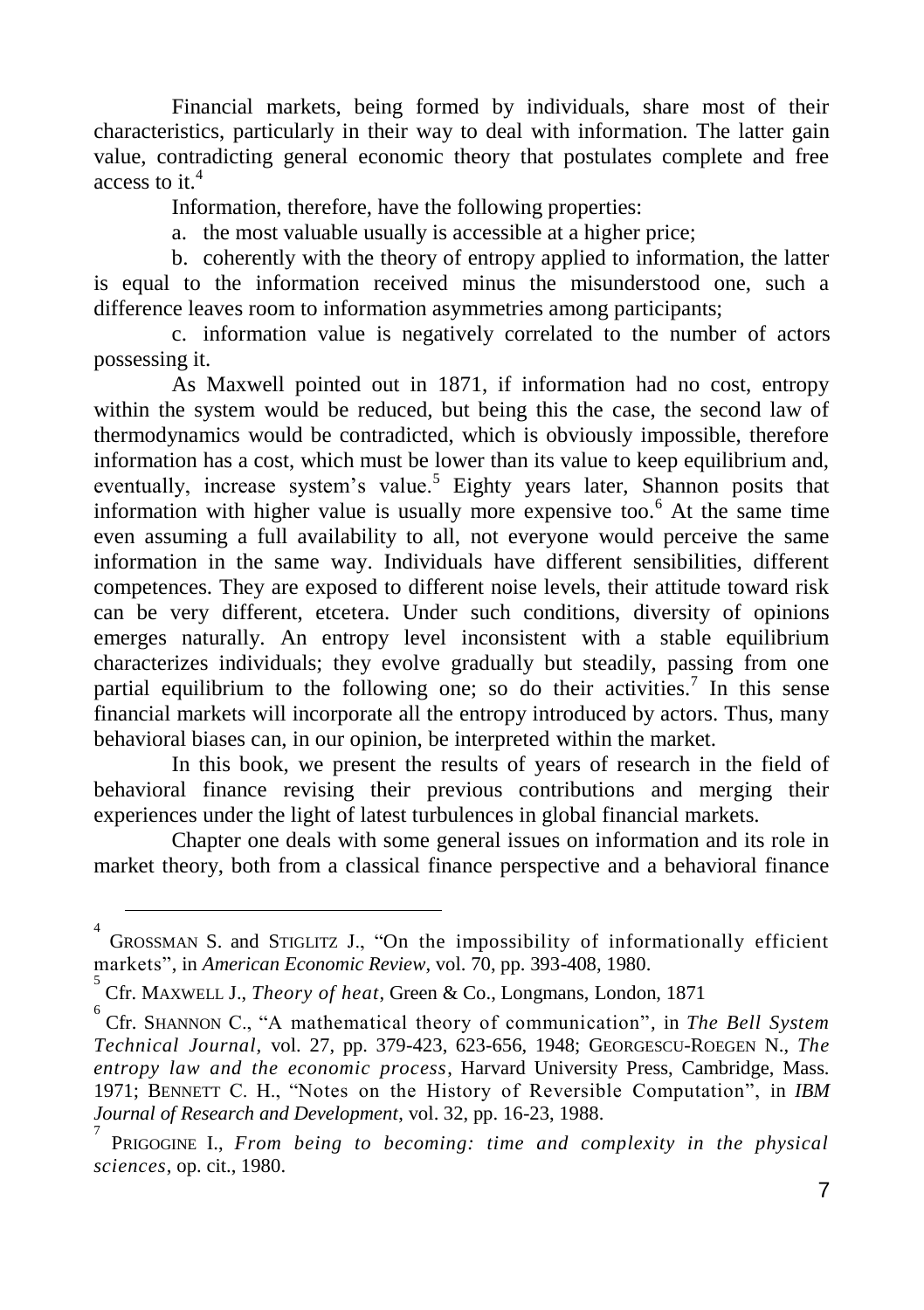one. The core idea is that there's no real contradiction between the two, as far as rationality is properly considered and treated. The chapter also introduces the role financial analysts have in the information problem, starting from their main characteristics, highlighting rationales that explain why the market actors trust them and give value to their work.

In chapter two, we go back over the latest joint work with Olga Denti in which the real explanations of analysts' tendency in smoothing bad news and emphasize good news is investigated, using a multidisciplinary approach integrating linguistic and content analysis with the behavioral finance approach.

Chapter three focuses on the value of analysts' consensus, and on the market reaction to changes in recommendations. We present the evidence in the US and other countries, with particular regard to the Italian case. We show the methodology behind these studies, and we stress that some cross-country studies used a commercial dataset that biased the results. It is then important to take into account regulatory peculiarities when one compares distinct countries. Analysts recommendations seem to convey value to the market, even though it not always react efficiently, but sometimes with some delays, displaying price drifts. Thus, investors have to carefully take into account the problem of analysts' overoptimism, i.e., analysts do not always mean what they write in their reports. Of course, these evidences also have implications for policy makers and supervisory authorities that have to ensure transparency in financial markets.

Finally, in chapter four we propose some evidence on analysts' distorted valuations of hi-tech companies. We present the case of Tiscali, at the time of the internet bubble the most emblematic Italian internet company. Apart from underlining the existence of the three typical phenomena related to IPOs (hot issue markets, initial underpricing, long run underperformance), we stress how behavioral biases, in conjunction with conflicts of interest, distorted analysts' valuation of hi-tech companies. Since these firms are usually more difficult to evaluate, analysts tend to use valuation heuristics that, however, are not based on solid techniques like the discounted cash flow method. We compare the actual situation of the hi-tech sector in the US that recently saw the IPOs of some important companies. In particular, the case of Facebook is mentioned to stress how companies may exploit the window of opportunities caused by irrational over optimism.

The book doesn't come to a definitive conclusion. It was not in our goals to do so. It was, instead, in our goals to point out some of the reasons why financial markets tend to move toward efficiency wile keeping "safely" away from it. Each considered aspect has been analyzed keeping in mind the numerous and different points of view and the many conflicting interests involved. Readers will find ideas and some evidence, is up to each of them to plot conclusions and eventually find solutions to specific problems. Just as any other book on financial market, this one can be considered as an incomplete instrument to interpret human behavior in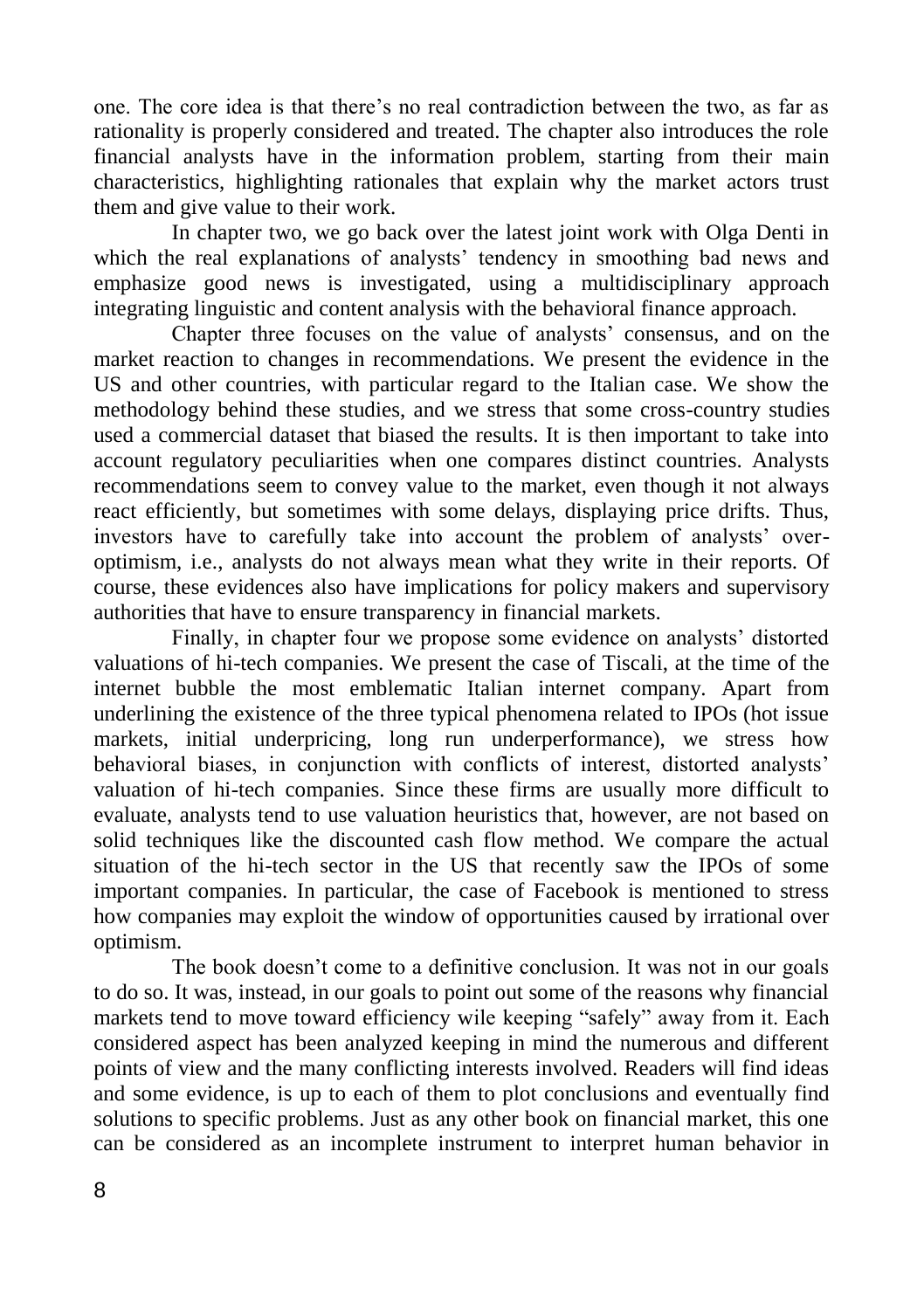financial ecosystem, an evolutional environment in which few species compete, not always successfully.

Although the book is the result of a continuous and close cooperation of both authors, chapters 1 and 2 are more directly attributable to Luca Piras, while chapters 3 and 4 to Enrico Maria Cervellati.